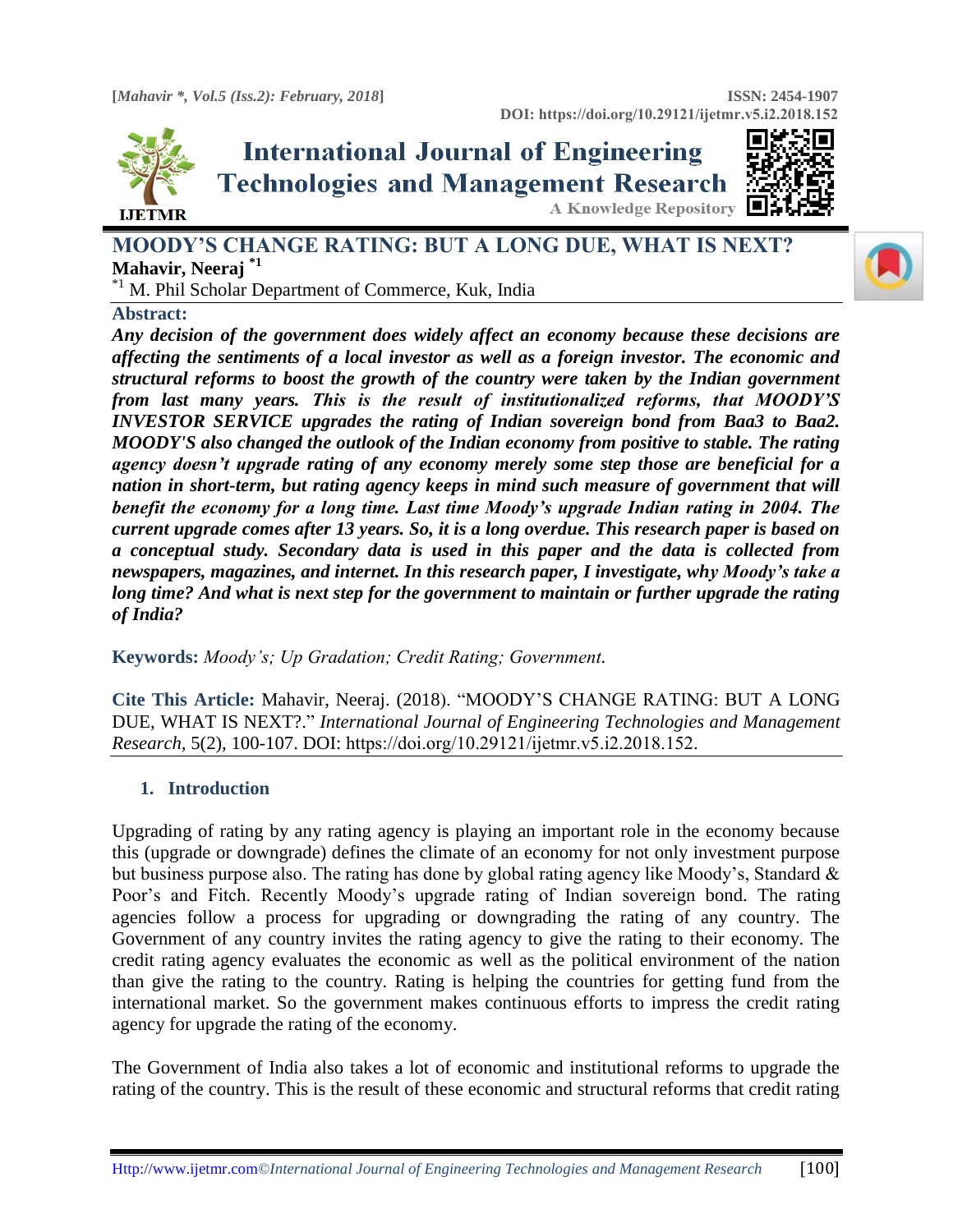agency Moody's upgraded the rating of India. It is upgraded from Baa3 to Baa2. Beside it, Moody's also upgrade outlook of the Indian economy from positive to stable.

## **2. Objective**

In this paper, I explain upgraded rating of India's by Moody's. My objective is:

- 1) To investigate the history of India's rating upgraded by Moody's.
- 2) To investigate the level of Grading of Moody's and its parameter.
- 3) To investigate, its (Moody's) grading and Indian scenario.
- 4) To investigate that, why Moody's take a long time for this upgrade.
- 5) To investigate, what is the immediate impact of this upgrade on Indian economy.
- 6) To suggest the government for sustain or further upgrade the rating.

## **3. Research Methodology**

This research paper is based on a conceptual study. Secondary data is used in this paper and the data is collected from newspapers, magazines, and internet.

# **4. History of Moody's Upgrade of Indian Rating**

- 1) Moody's was given first time rating to India in 1988. And it was A2. This rating was new for India.
- 2) Due to Balance of Payment (BOP) crisis in 1990-91 rating agency Moody's downgrade India's rating
- 3) But in 1991 a lot of reformative steps taken by the Narasimha Rav government like LIBERALIZATION, PRIVATIZATION, and GLOBALIZATION. The rating agency further upgrades the rating of India.
- 4) 1998 was the memorable year for all rating agency. Because in 1998 India does the nuclear test in POKHRAN. Due to this test Global rating agency downgrades Indian rating from investment to junk.
- 5) After this, the central government lead by Atal Bihari Vajpayee & Reserve Bank of India headed by Bimal Jalan has taken a lot of structural reforms. Reserve Bank of India also designed two schemes; Resurgent Indian Bond and India Millennium Deposit. From this reform, the rating agency upgrades the rating of India in 2003.
- 6) The government of India takes continue step to make Indian economy more competitive in the world. From this Indian forex reserve crosses \$ 100 billion and the current account was also in surplus. Due to this the rating agency further upgrades Indian rating in 2004 & does the economic outlook stable. ( The Indian Express, Tuesday, November 21, 2017)

# **5. Grading of Moody's**

Moody's Investor Service give rating around two hundred countries of the world. For this Moody's adopt nine symbols. There are also subtitles for these symbols. Below table define the symbol those used in grading: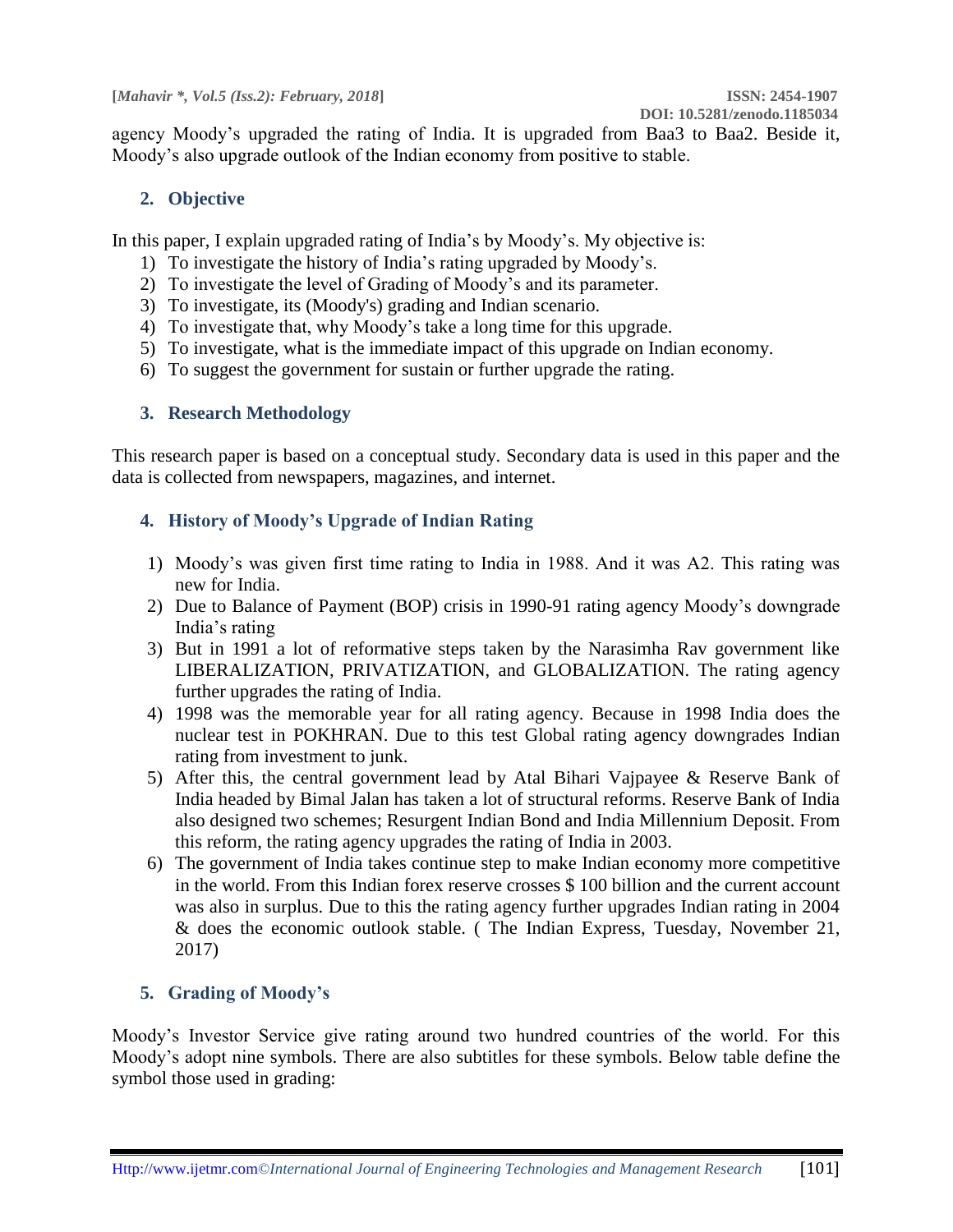| <b>Serial No.</b> | Grade(Symbols) | <b>Particular</b>                                             |
|-------------------|----------------|---------------------------------------------------------------|
|                   | Aaa            | High Quality, Lowest Level of Risk. This rating indicates the |
|                   |                | best environment for investment.                              |
|                   | Aa             | High Quality, Very Low Credit Risk                            |
| 3                 | A              | Upper-medium Grade, Low Credit Risk                           |
|                   | Baa            | Medium Grade, Moderate Credit Risk                            |
|                   | Ba             | Speculative Grade, Substantial Credit Risk                    |
| 6                 | B              | Speculative Grade, High Credit Risk                           |
|                   | Caa            | Speculative of Poor Standing, Very High Credit Risk           |
| 8                 | Ca             | High Speculative, Very Near Default                           |
| 9                 | C              | Lowest Rating, Typically in default.                          |

Source: The Economic Times (18 November 2017 Page No. 4)

For grading or rating, any country Moody's consider the different condition or situation those are prevailing in the economy. Which include:

- 1) The macroeconomic variable of the economy: like GDP Growth, Inflation etc.
- 2) GDP to Debt ratio.
- 3) Forex reserve (Foreign exchange reserve) of the country.
- 4) Leakage of subsidy (not reach the subsidy to target customer).
- 5) Government decision related to the long-term benefit of the economy.
- 6) Fiscal deficit consolidation of the central government as well as state government.

#### **6. Moody's Rating and Indian Scenario**

When a rating agency gives rating to any country then, rating agency keeps in mind such measure of government that will benefit the economy for a long time. The government of India also take a lot of decisions which is affecting (positively) the Indian economy in long-term. In India many factors those are affecting the economy in long-term which are

#### **Political Stability**

When we are looking in around the world, in many places (countries) have political instability. But in India have political stability. Its impact on the economy in a long time.

#### **Forex Reserve**

The forex reserve is an important tool for any country because it settled the Balance of Payment and financial crisis of the country. India's forex reserve has been continuing increase and now it is cross \$ 400 billion. *(RBI, 2017)*

### **Review Mechanism of Monetary Policy**

After independence, the monetary policy review by the central bank of the country (RBI). Governor of the central bank has a veto power on monetary policy review. Now in India have a monetary policy committee, which is reviewing the monetary policy. Now no veto power to the governor. Any decision related to review the monetary policy is taken by the monetary policy committee.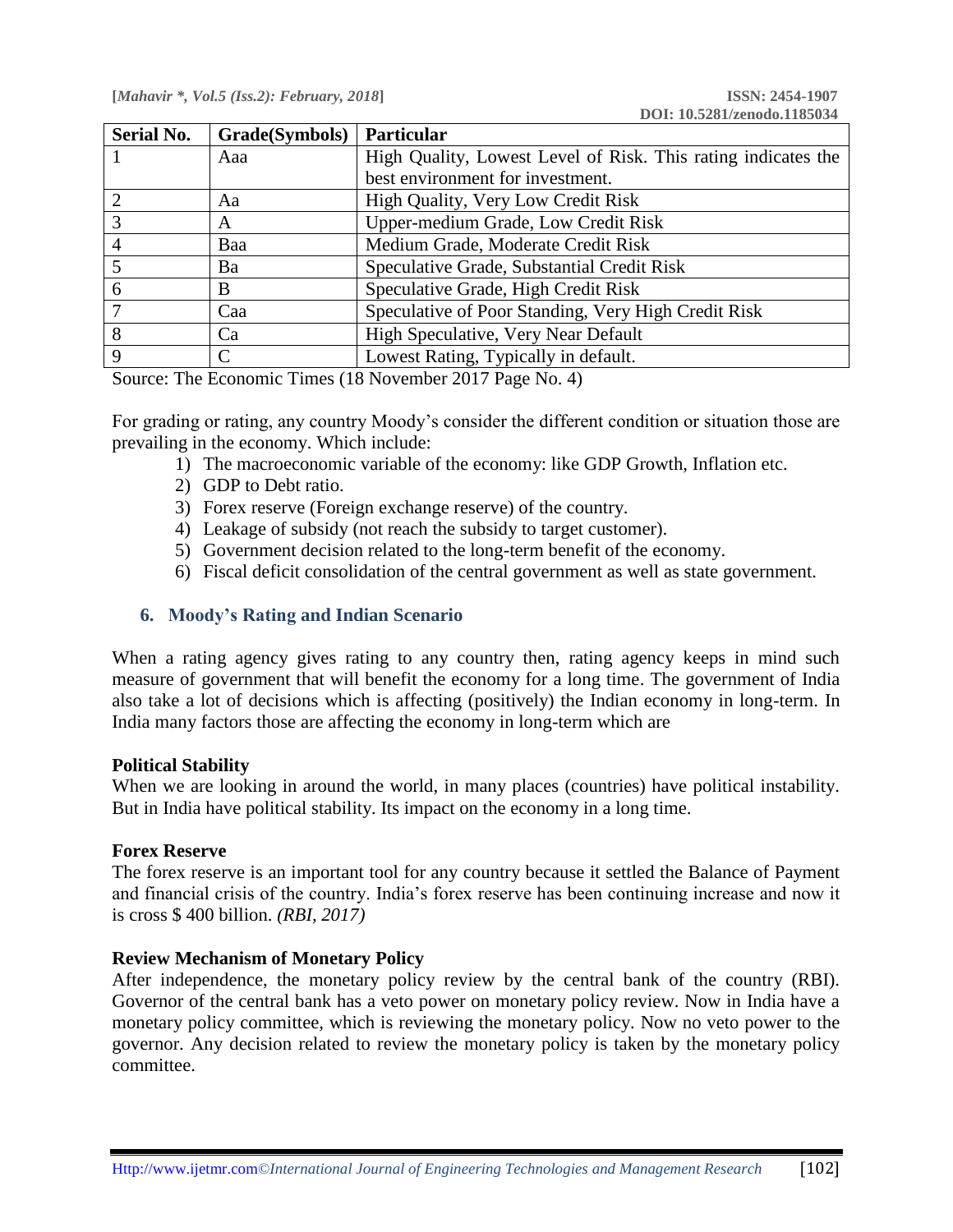### **GDP To Debt Ratio**

Moody's also consider the debt burden on the government to the ratio of GDP. India's GDP to Debt ratio continuously decreases.

### **Fiscal Deficit**

The government of India reduces its fiscal deficit year to year. When we saw previous year's performance of government, it is targeting the fiscal deficit and achieve it. In 2015-16 target was 3.9% of GDP, in 2016-17 it was 3.5% of GDP and in the current year, the target is 3.2% of GDP. The target of fiscal deficit of government is 3.0% of GDP by 2019. *( ministry of finance)*



SOURCE: https://tradingeconomics.com/india/government-budget

- **INFLATION:** RBI is continuing to make effort for reducing the inflation and keep it at the level of 4% and in the band of  $+2\%$  and  $-2\%$ . RBI also take inflation on consumer price index (CPI) instead of wholesale price index (WPI).
- **DIRECT BENEFIT TRANSFER:** Direct Benefit Transfer (DBT) help to reducing the leakage of subsidy. Now the government saves a lot of amount from DBT because now subsidy had been given only eligible people (target people).
- **DEMONETIZATION:** From demonetization, more people come under tax structure. It means due to demonetization tax base of the country are increasing. It is a benefit for the economy in long-term.
- **GOODS & SERVICE TAX (GST):** GST also puts long-term benefit to the Indian economy. It is the major reforms in indirect tax.
- **BANK RECAPITALISATION:** For the solution, the problem of non-performing assets, the government of India infuses Rs 2.11 lakh crore to improving the health of banking sector in the country. *(The Ministry of finance)*
- **IMPROVE POSITION IN EASE OF DOING BUSINESS:** World Bank also improve India's raking in ease of doing business. Last many years the position of India in ease of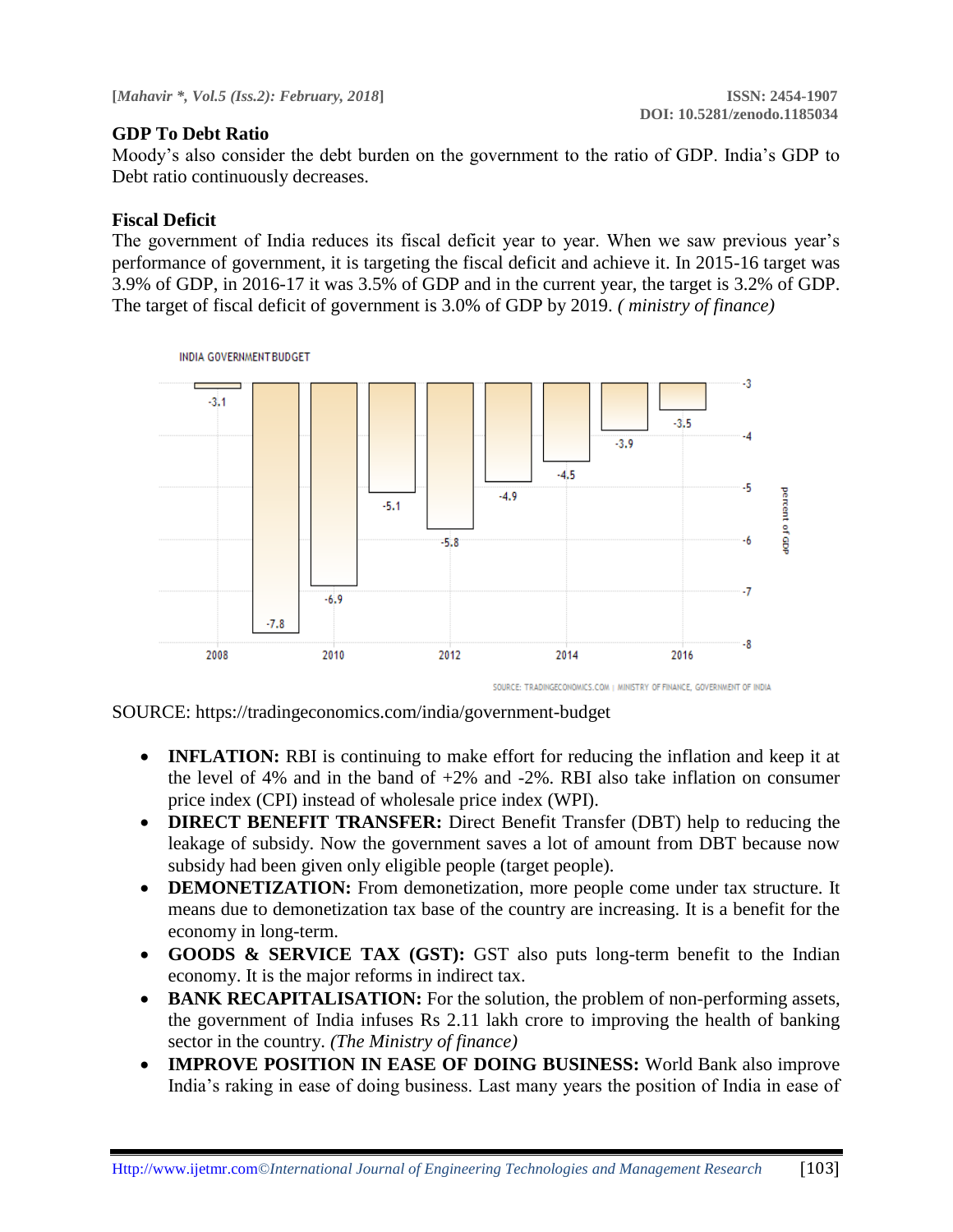doing business was improved continuously. Currently, India takes a huge jump in this raking of 30 points. *(world bank)*

- **POSITION IN GLOBAL COMPETENCY:** Indian position in global competency has increased in the current year. It also does positively affect Indian economy.
- **GDP GROWTH IN CURRENT AND IN FUTURE:** Growth of India's GDP is increase continue from previous years. IMF also says that the GDP growth of India increasing continuously in upcoming years. It also positively affects the Indian economy and Moody's upgrade the rate of India. Below diagram indicate real GDP growth of India and Per capita Income in rupee:



Source: National Accounts Statistics 2017; Press note on provisional estimates of Annual National Income, 2016-17 dated 31st May, 2017

SOURCE: http://www.mospi.gov.in/slider/graph3

### **7. Why Moody's take A Long Time?**

Last time Moody's upgraded India's rating in 2004 from Baa1 to Baa3. Now it is upgraded after 13 years. Here's some reason why Moody's took so much time to upgrading the Indian rating: Any rating agency keeps in view the long-term benefit of the economy from the government decision. The average growth of the Indian economy is about 8% from 2004 to 2010. But the rating agency does not upgrade the rating of India, because

- 1) The fiscal deficit on those years (2004 to 2010) was so high. it is about 8% to 9% of GDP *(as per finance ministry data).* The rating agency also holds the fiscal deficit of the central government as well as the fiscal deficit of the state government. On those days the fiscal deficit of both the central government and state government was very high.
- 2) When our GDP Growth was 8% to 9% then the inflation was also very high.
- 3) The ratio of debt to GDP was also high. It was 78% to 80% in those years. Therefore, a huge amount paid in the form of interest.
- 4) Different scams also emerged, hence rating agency did not improve the rating of India's.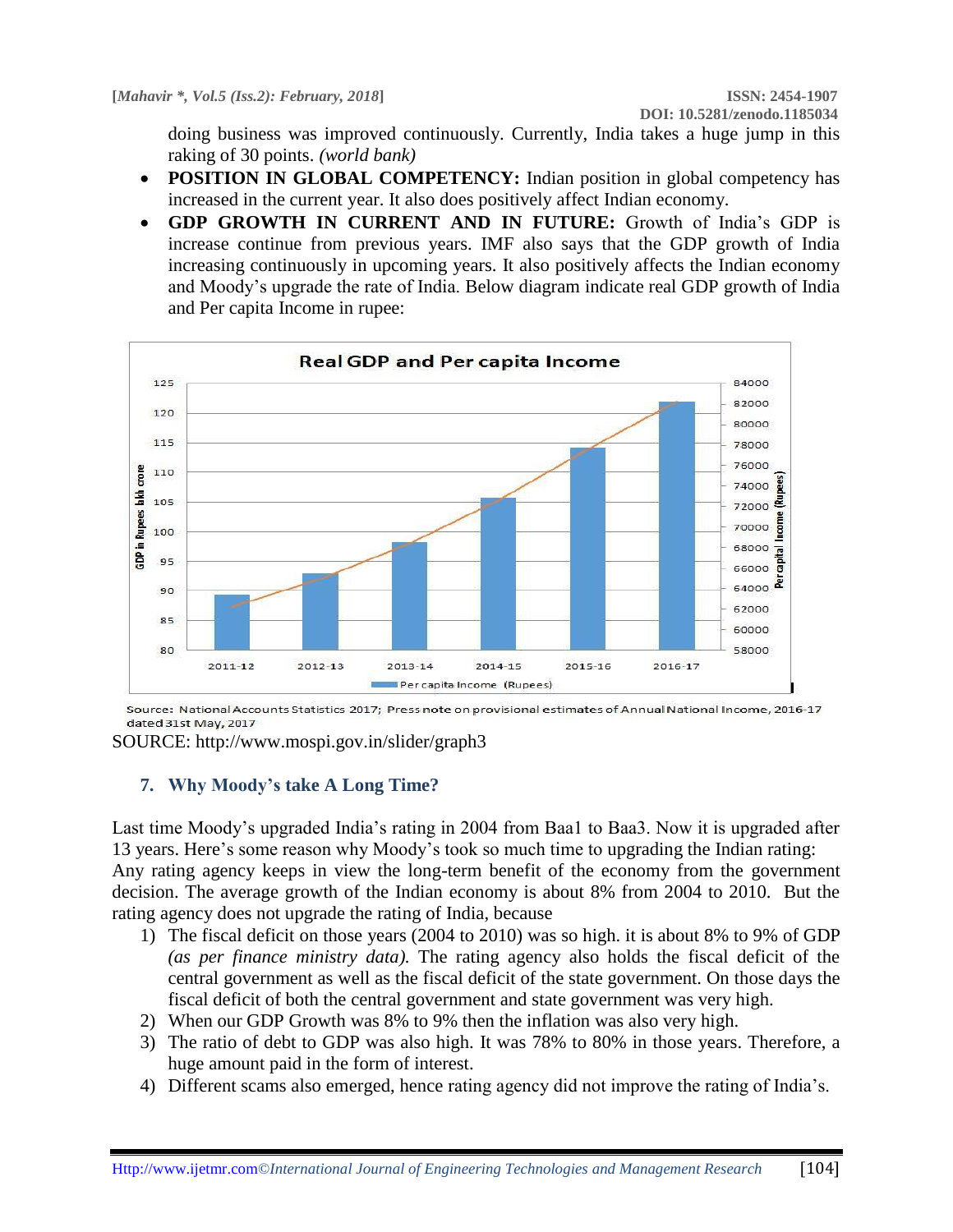- 5) The recession of 2008 affected the whole world together. Due to this recession, the global condition for the business & investment was badly affected. It was also a reason that Moody's hold off the rating of India.
- 6) In the last decade, the coalition government in the country was also an obstacle to upgrading the rating.

When Moody's upgrade Indian rating, then around the country have one noise that ``IT IS LONG OVERDUE''. But we can say that "BETTER LATE THAN NEVER." Because worth (value) of this upgrade is more important for India.

### **8. What Is Immediate Impact of This Upgrade For Indian Economy**

When Moody's upgrade the rating of India. It is welcome by all economist as well as an investor. The very next day the index of the stock market is increase. The rupee also appreciated against the US dollar. The yield on the government bond (10 years maturity) is also affected it is reduced. It has many immediate impacts on the economy like:

- Boost the positive sentiment on the investor.
- The cost of capital will be reduced.
- Fund borrowing from abroad of large companies become cheaper and easy.
- Saving of households will be increase. And it will helps in private investment.
- Increase in saving rate help for restart the investment cycle of the private sector.
- Debt burden on government will be also reduced because more fund comes from abroad.
- Moody's also upgraded the rating of the banking sector in India. It is helpful in fighting against the problem of non-performing assets.
- Indian rupee appreciates against the global currencies because more fund comes from abroad will increase the demand for the Indian rupee.
- In India, large parts of oils demand met by imported oil or we can say ours import bill is more than ours export bill. Thus, a large amount of money has to be paid in the form of payment of these bills. So, if the Indian rupee will be appreciated than automatically the import bills of India become low.

### **9. What Does The Government to Further Improve/Sustain This Rating**

This upgrade was belated because it comes after 13th years. This does not mean that the government did not take reform step for the economy. In the last decade government also take a lot of decision-related to the economic growth. But Moody's doesn't upgrade the rating of India because rating agency considers the long-time benefit related to the economy.

But we are expecting that this rating sustains in long-time or Indian rating further improve. Thus, some matters related to the economy are solicitousness:

### **Fiscal Deficit**

The fiscal deficit of India's is the major problem of government because every year our budget is in deficit. So, it is the suggestion that the next budget doesn't make more populist.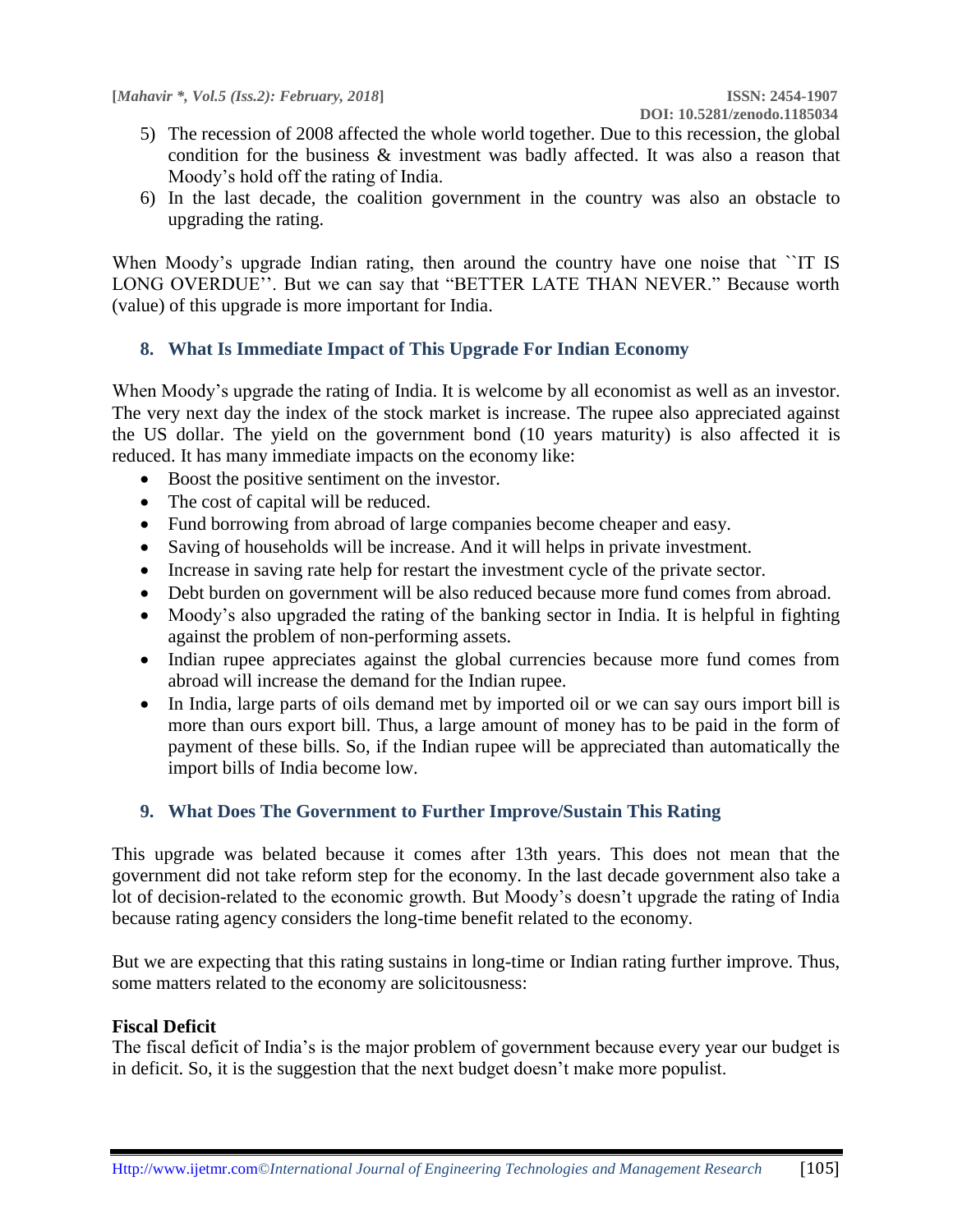### **GDP to Debt Ratio**

It is the welcome thing that the government reduces the GDP to Debt ratio in previous years. Now it is 68% of GDP but it not well because 44% GDP is the efficiency ratio. So, the government takes more step towards reducing it continuously.

### **Non-Performing Assets**

Non-performing assets of the bank in India is a major problem. The government also injected to the bank for this problem like recapitalization of the bank. But this problem is so serious because the loan of farmer waiver, loan of businessman those are not recovered by the bank are continue increase. So, the government need take some more decision to fight against this problem.

### **Ease of Doing Business**

In the current year the raking of India in ease of doing business is improving. Now India at 100th rank *(world bank report).* But we are far below from target those are set by the government. So, the government needs to improve the business climate in the country.

### **Make Gst Simpler**

The government needs to make simple the Goods and Service Tax (GST).

### **Corporate Tax**

In India, the rate of corporate tax is so high compared to other countries. It is no doubt that government takes step towards this (corporate tax) in last budget. But it is the suggestion to the government that the tax on corporate sector reduces continue at significance level.

### **Insolvency Code**

The Insolvency and the Bankruptcy Code (IBC) implement soon. Not only make continue this type of law but timely amended these laws so important.

### **State Contribution**

The rating agency doesn't consider only the central government policy but also the policy of state government like the policy related to agriculture. So, the state has to make policy or laws according to policy or laws of central government.

### **Sustainable Growth**

The government has to the sustainable growth of GDP, Investment sector, Employment sector etc.

### **10. Conclusion**

From above, I investigate that this upgrade quite late but it comes it is more important for us. In this research paper we have two questions that are:

- Belated upgrading
- Government solicitousness in future for sustain or further upgrade.

And we are also finding the solution to the above problem. The answer to the first problem is: in those years we have absolutely growth of the economy. In many years our GDP growth was